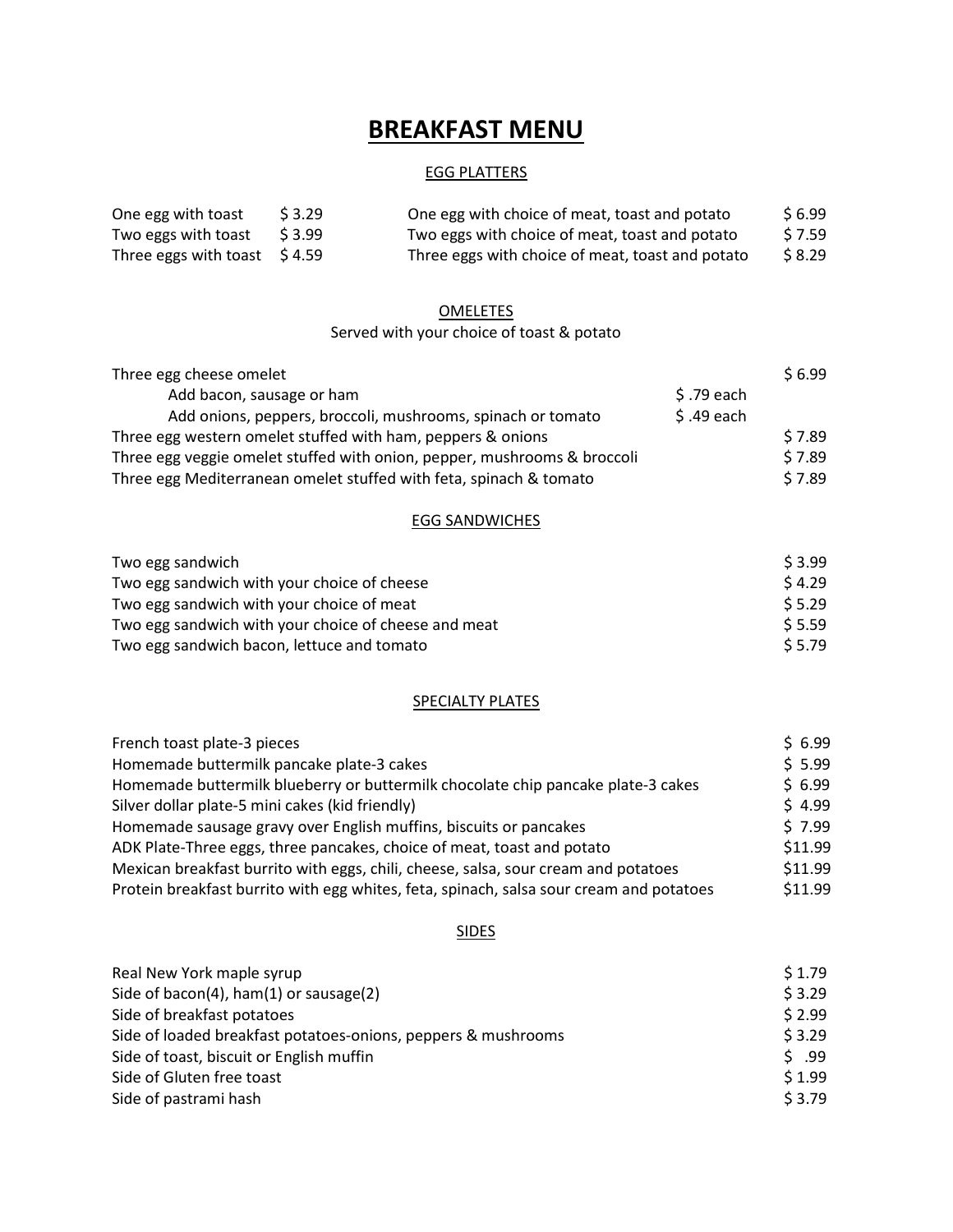#### **SPECIALTY ITEMS**

| Oatmeal with brown sugar, maple, cinnamon, granola or plain                | \$3.29 |
|----------------------------------------------------------------------------|--------|
| Vanilla Greek yogurt plain                                                 | \$3.59 |
| Vanilla Greek yogurt choice of fresh berries, granola or maple/brown sugar | \$3.79 |
| Bowl of fresh fruit of the day medley                                      | \$3.59 |
| Assorted Muffins-blueberry crumb, chocolate chip or cinnamon               | \$3.49 |

#### **BEVERAGES**

| Orange Juice<br>Tomato Juice<br>Cranberry Juice<br>Apple Juice | 8oz<br>8oz<br>8oz<br>8oz | \$1.99<br>\$1.99<br>\$1.99<br>\$1.99 | 14 <sub>oz</sub><br>14 <sub>oz</sub><br>14 <sub>oz</sub><br>14 <sub>oz</sub> | \$2.49<br>\$2.49<br>\$2.49<br>\$2.49 |
|----------------------------------------------------------------|--------------------------|--------------------------------------|------------------------------------------------------------------------------|--------------------------------------|
| Bottomless cup of Coffee                                       |                          | \$1.99                               |                                                                              |                                      |
| Bottomless cup of Decaf                                        |                          | \$1.99                               |                                                                              |                                      |
| Assorted Hot Tea                                               |                          | \$1.99                               |                                                                              |                                      |
| Milk                                                           | 8oz                      | \$1.99                               | 14 <sub>oz</sub>                                                             | \$2.29                               |
| Chocolate Milk                                                 | 8oz                      | \$2.19                               | 14 <sub>oz</sub>                                                             | \$2.49                               |
| <b>Hot Chocolate</b>                                           |                          | \$2.29                               |                                                                              |                                      |

Toast/Bread Choices: Wheat, white, rye, sour dough, English muffin, homemade biscuit, roll and gluten free bread. Assorted Jellies available upon request.

Baked goods made fresh daily while they last !!!!

Food Allergy Notice: please be advised that food prepared in this facility may contain milk, eggs, wheat, soybean, peanuts, tree nuts, fish and shellfish. If you have a specific allergy please inform your server and we will do our best to accommodate you.

Consuming undercooked or raw meats, poultry, seafood, shellfish or eggs may increase your risk of foodborne illness, especially if you have a medical condition.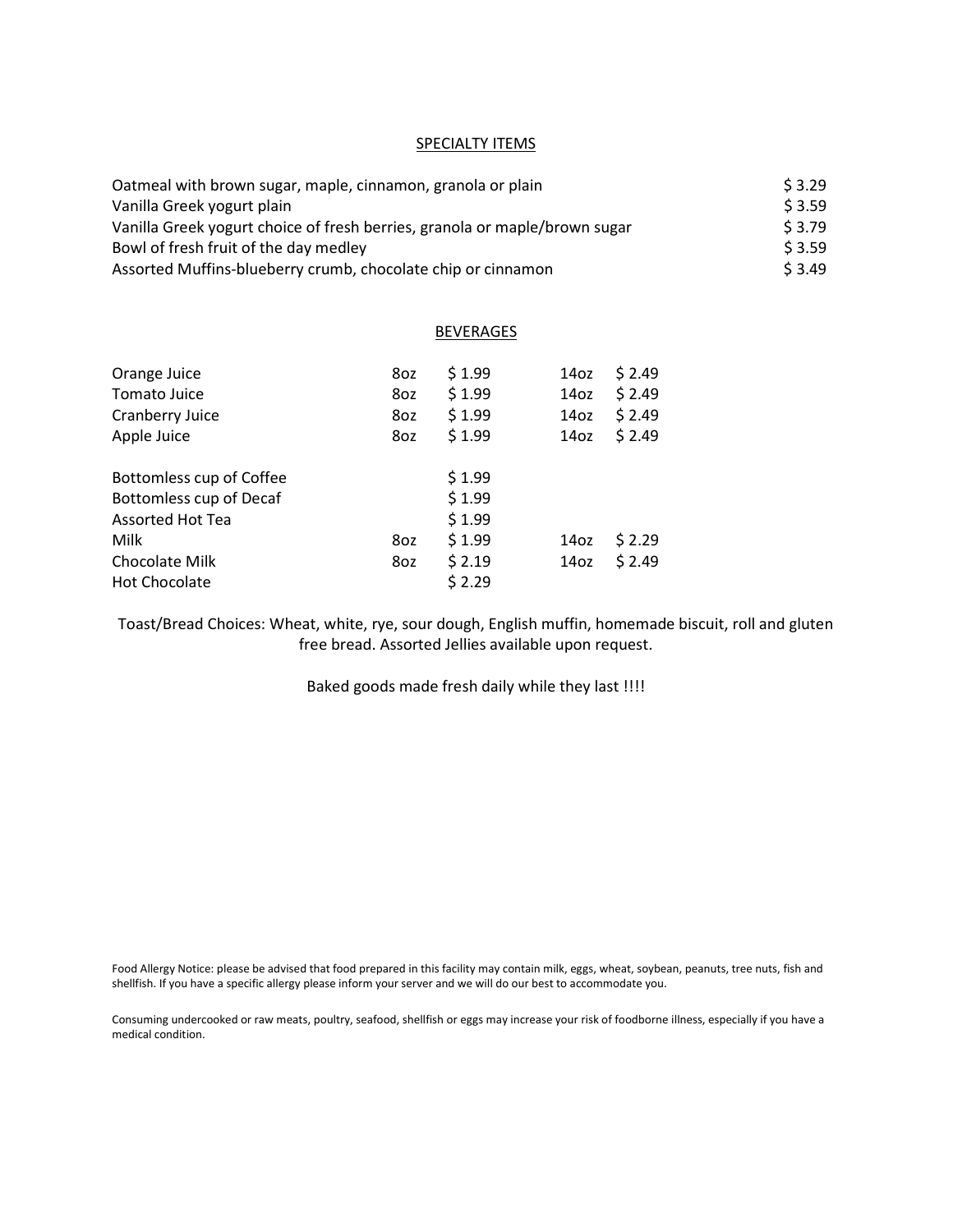# LUNCH MENU

# GRILLED PANINIS ON SOUR DOUGH BREAD

Served with French fries or mixed green salad

| Assorted roasted vegetables with mozzarella and garlic mayo           | \$10.99 |
|-----------------------------------------------------------------------|---------|
| Turkey, provolone, applewood bacon, avocado mayo                      | \$10.99 |
| Bacon, smoked gouda, apple slices, cranberry mayo                     | \$10.99 |
| Tuna with melted swiss and tomato                                     | \$10.99 |
| Ham, swiss and grainy mustard                                         | \$10.99 |
| Grilled chicken, mozzarella, roasted red peppers and basil-pesto mayo | \$10.99 |

# CLASSIC SANDWICH PLATTER

Served with mashed potatoes, fries or mixed green salad

| Fresh turkey, open faced with mashed potatoes/gravy                           | \$11.99 |
|-------------------------------------------------------------------------------|---------|
| Fresh roast beef, open faced with mashed potatoes/gravy                       | \$11.99 |
| Fresh roast beef, open faced cheese steak with mashed potatoes/gravy          | \$11.99 |
| Short rib/angus burger, open faced with grilled onions, mashed potatoes/gravy | \$11.99 |
| Hot Pastrami on rye with swiss grainy mustard and grilled onions and fries    | \$10.99 |
| Hot Pastrami Rueben on rye with sauerkraut, 1000 island and fries             | \$10.99 |
| Triple decker fresh turkey club with fries                                    | \$10.99 |
| Triple decker B L T with fries                                                | \$10.99 |
| Fried Alaskan cod sandwich with fries                                         | \$11.99 |
| Chicken tenders with fries and choice of sauce                                | \$10.99 |
| Grilled or fried chicken sandwich with BBQ sauce, lettuce, tomato & onion     | \$10.99 |
| Grilled cheese                                                                | \$8.99  |
| with choice of bacon, ham or tomato                                           | 59.99   |

#### BURGER PLATTERS

Served with lettuce, tomato, onions & pickle plus fries or mixed green salad Choose your meat: Beef short rib/angus burger, turkey burger or Beyond plant based burger

| Burger platter                                                                  |        | \$11.59 |
|---------------------------------------------------------------------------------|--------|---------|
| Cheeseburger platter                                                            |        | \$11.99 |
| Bacon cheeseburger platter                                                      |        | \$12.99 |
| Mt. Marcy cheeseburger platter w/BBQ Sauce, bacon, grilled onions and mushrooms |        |         |
| Upgrade to Sweet potato fries on any platter above                              | \$1.00 |         |

| Opgrade to Sweet potato mes on any platter above | J 1.00 |
|--------------------------------------------------|--------|
| Upgrade to Onion rings on any platter above      | \$1.50 |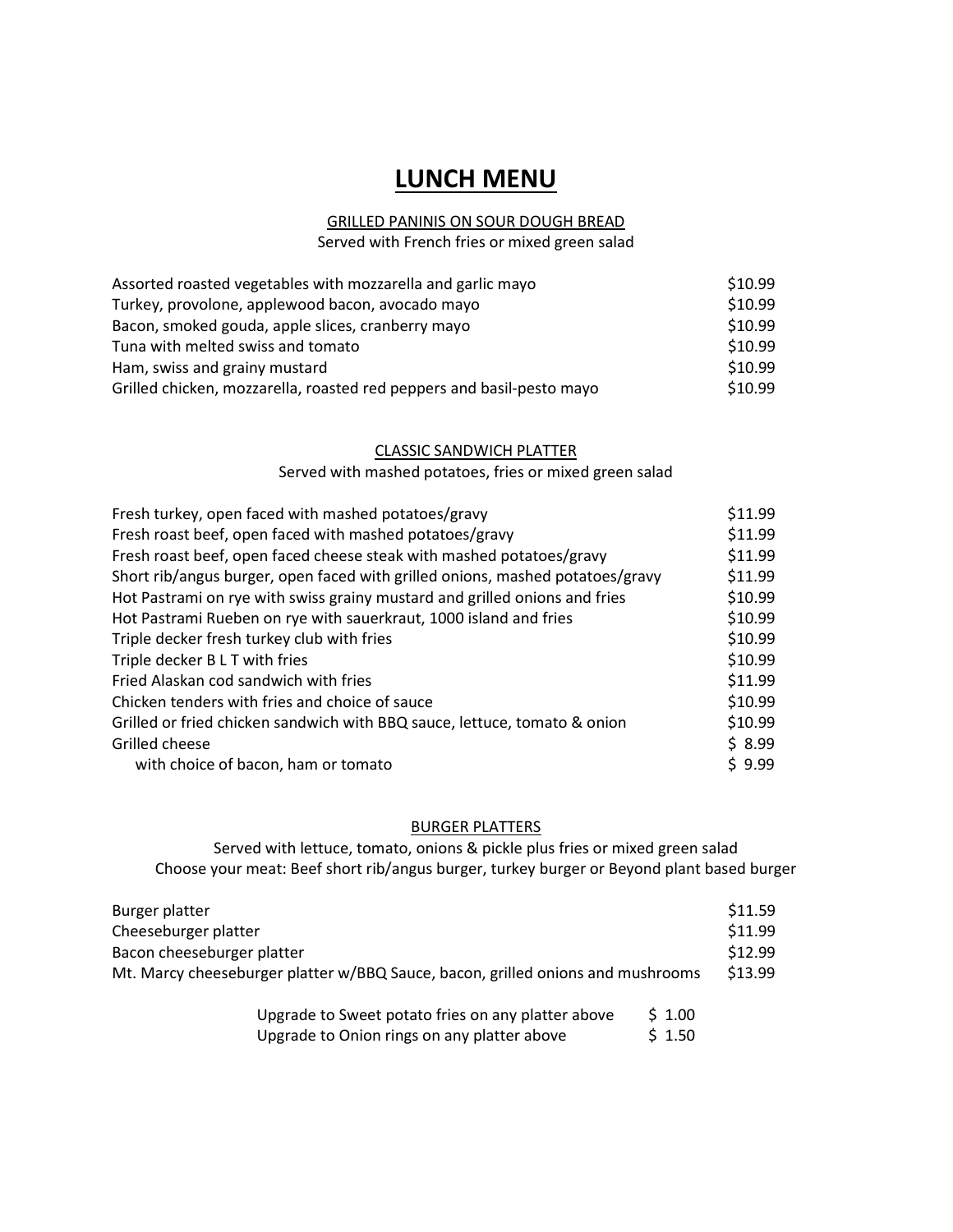#### SALAD PLATTERS

| Classic cobb salad with grilled or fried chicken |        | \$12.99                                                                                     |         |
|--------------------------------------------------|--------|---------------------------------------------------------------------------------------------|---------|
| Classic Caesar salad                             | \$7.99 | Classic Caesar salad with grilled or fried chicken                                          | \$12.99 |
|                                                  |        | Mixed greens w/dried cranberries, apple, feta, candied walnuts and grilled or fried chicken | \$12.99 |
|                                                  |        | Mixed greens w/bleu cheese, candied walnuts, roasted red peppers and grilled steak          | \$12.99 |
| Small Mixed green salad                          |        |                                                                                             | \$4.59  |

Dressings: Italian, raspberry vinaigrette, 1000 island, ranch, bleu cheese, honey mustard, olive oil & balsamic.

#### SOUP AND CHILI

| Homemade Soup of the day | Small Crock \$3.99 | Large Crock $\lessgtr 4.99$ |  |
|--------------------------|--------------------|-----------------------------|--|
| Homemade Chili           | Small Crock \$4.59 | Large Crock $$5.59$         |  |

Add 1/2 panini sandwich of your choice from above to any soup, chili crock or side salad for \$ 2.99

### KIDS MENU

All served with fries and bowl of fresh fruit

| Chicken finger platter                  | \$ 5.99 |
|-----------------------------------------|---------|
| P B J platter                           | \$3.99  |
| Grilled ham and cheese sandwich platter | \$4.59  |
| Grilled cheese sandwich platter         | \$3.99  |

#### **SIDES**

| Side of French fries       | \$ 2.99 |
|----------------------------|---------|
| Side of sweet potato fries | \$3.59  |
| Side of onion rings        | \$3.99  |
| Side mixed green salad     | \$ 4.59 |

Dressings: Italian, raspberry vinaigrette, 1000 island, ranch, bleu cheese, honey mustard, olive oil & balsamic.

Special Sauce: BBQ, honey mustard, ranch, hot wing sauce, bleu cheese and our own wall of hot sauces.